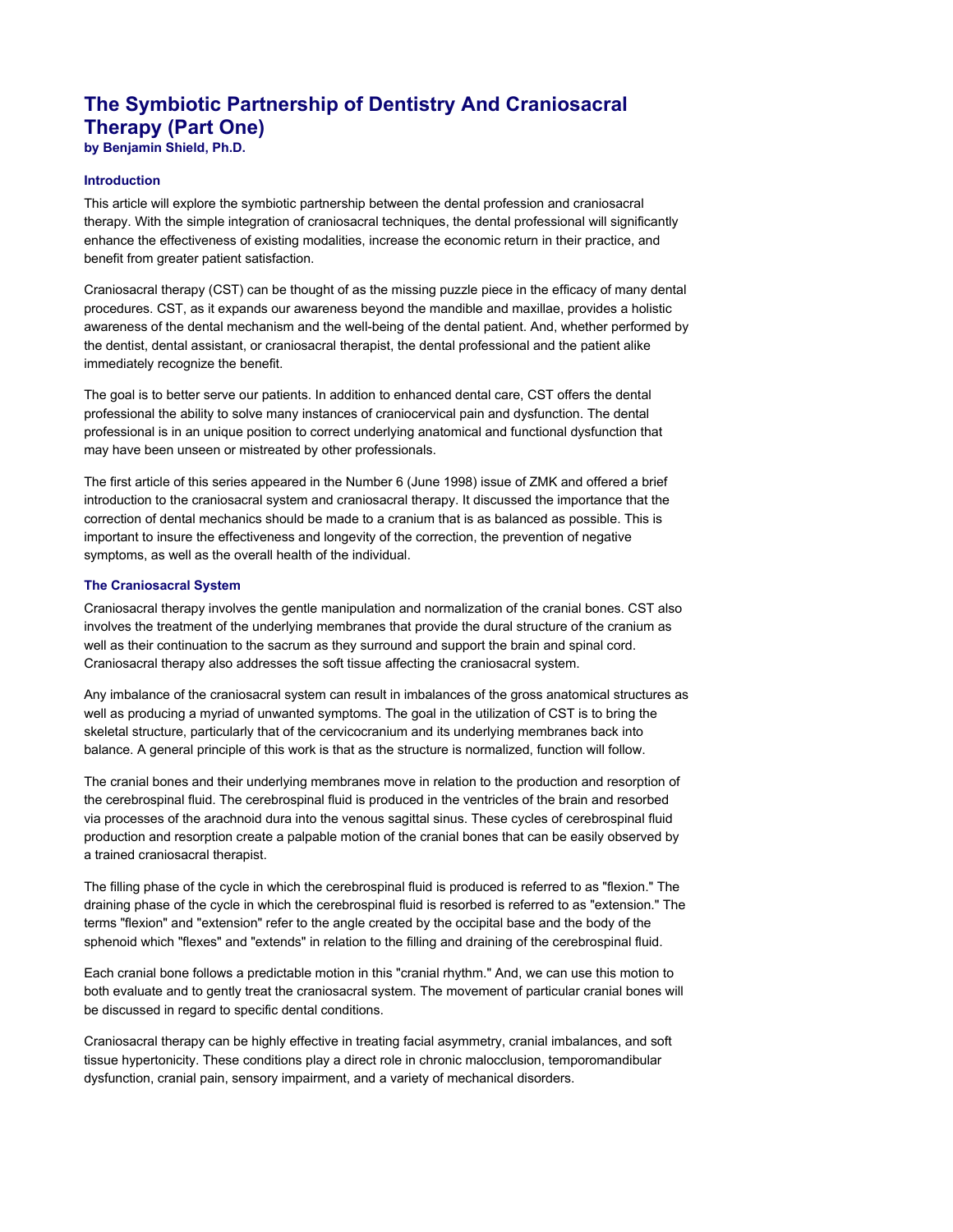#### **Orthodontia**

Dental professionals often observe that after a patient completes orthodontic treatment, a disturbing phenomenon occurs. Much to the disappointment of the dental professional and the patient, after the appliances are removed, often the teeth begin to return to their original, pre-treated positioning.

This can often be due to the appliances being applied to a cranium that has torsion and restriction. The appliances will move the teeth to the appropriate positions, but at the same time will torque and distort the cranium even further. When the appliances are removed, the cranium will seek to return to some degree of balance and in doing so, will move the teeth back towards their original faulted placement.

The simple utilization of craniosacral therapy can eliminate, or at the very least minimize, this unpleasant phenomenon. Whether it be fillings, inlays, onlays, implants, bridges, dentures, splints, or orthodontics, we want to equilibrate our work to a cranium that is as balanced as possible. For example, if we were being fitted for a suit or dress, we wouldn't want to be fitted while we were slouching!

The dentist, dental assistant, or craniosacral therapist balancing the craniosacral system can affect significant improvements in occlusion and positioning the teeth.

Craniosacral therapy may not only improve the orthodontic treatment, it can also serve to minimize and possibly eliminate the necessity of appliances.

It was discussed that during the cycle of cerebrospinal fluid production and resorption, the cranial bones moved in a predictable manner. During the filling phase ("flexion"), the structures of the hard palate respond by widening and flattening. As this occurs, the anterior teeth are withdrawn slightly posteriorly. If a patient suffers from a significant "flexion" lesion, this could result in the presentation of an underbite.

Conversely, during the draining phase ("extension"), the hard palate narrows and is drawn upwards. As this occurs, the anterior teeth are slightly extruded forward. If a patient suffers from a significant "extension" lesion, creating a high, narrow arch to the hard palate and extruding the anterior teeth forward, this could result in the presentation of an overbite.

Dental professionals often note that, during the course of orthodontic treatment, patients may report numerous ancillary symptoms such as cranial pain, sensory disorders, temporomandibular pain, and a decrease of energy levels. This may be due to the effect of the appliances "ratcheting" the cranium into a distorted and lesional pattern creating a variety of unpleasant symptoms. During orthodontic treatment, keeping the cranial bones balanced and relieving the torsion and opposing tensions that can be created by the increased pressure of the moving teeth, will help eliminate these accompanying symptoms.

It is fascinating to treat the individual teeth using craniosacral therapy. Just as it is possible to normalize the cranial bones and related soft tissue, it is also possible to reposition individual teeth through the process of "unwinding." Unwinding is a gentle process involving the release of the periodontal tissue that, due to trauma or excessive occlusal pressures, lock the teeth into their sockets. The release of these tissues assists the individual teeth to seek a more balanced position. The results are extremely rewarding.

It is also extremely beneficial to utilize craniosacral therapy after orthodontic treatment is completed and the appliances have been removed to maintain the balance of the cranial bones and membranes.

We can readily see the benefit to both the dental professional and the patient in utilizing craniosacral therapy before, during, and after orthodontic treatment. Integrating these simple techniques will enhance the efficacy and longevity of the dental work. Additionally, CST will greatly improve patient comfort, satisfaction, and confidence.

#### **Temporomandibular Joint Dysfunction and Treatment**

Another field of dental health in which dentistry and craniosacral therapy are richly intertwined is in the treatment of temporomandibular joint dysfunction.

The temporomandibular joints, because of their position in the skull, serve as a major neurological pathway for motor and sensory activity. The proximity to the ears, eyes, nose, throat, tongue, sinuses,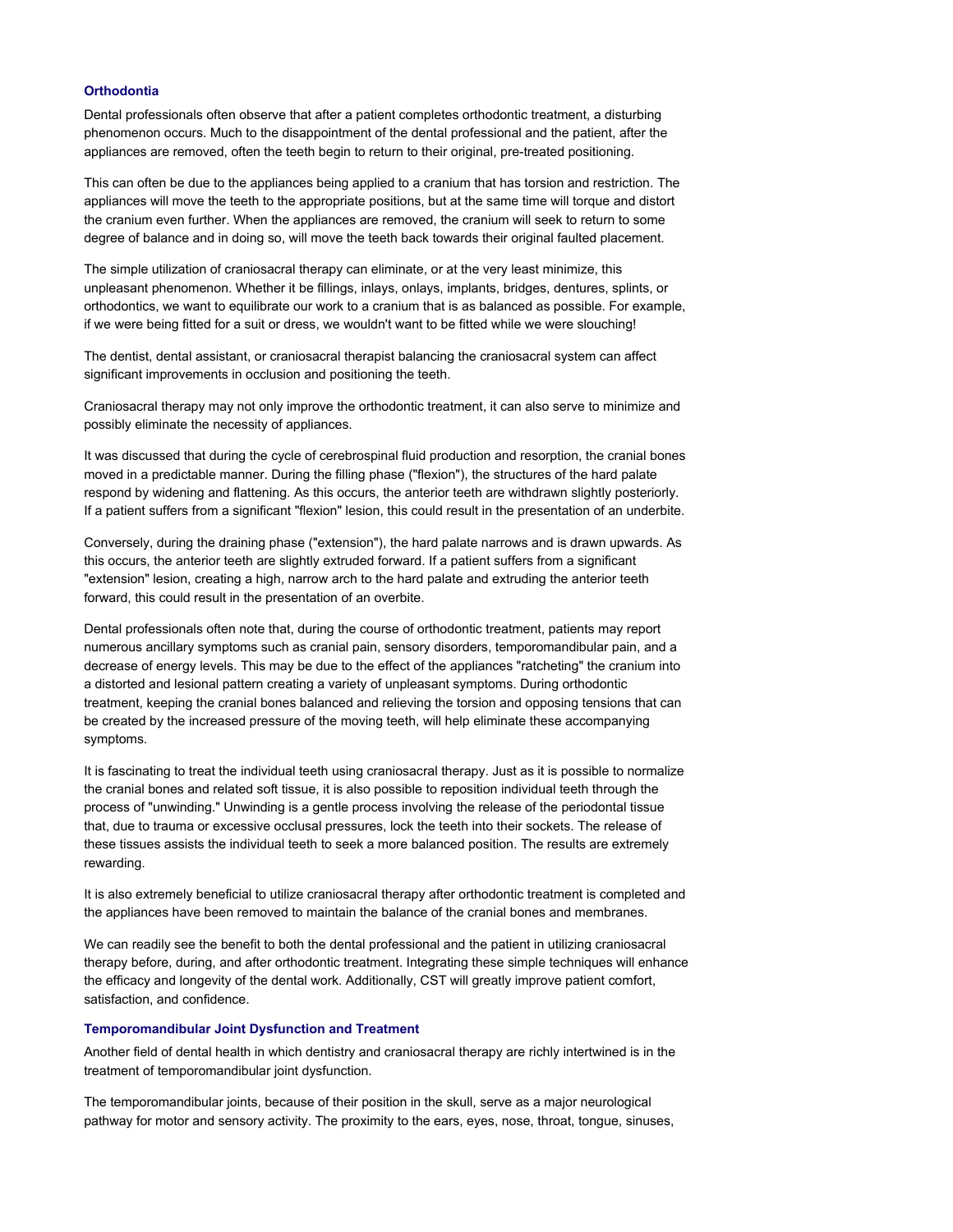and cervical spine make them among the most important joints in the body. 38 percent of all neurological input to the brain comes from the face, mouth, and TMJ region. Their structure makes them perhaps the most special and most complex joints in the anatomy.

The two-cubic-inch area that contains the TMJ contains the sinuses, glands, the middle and inner ears, various tissues of the throat, brain tissue, different muscles, ligaments, nerves, blood vessels, lymphatic tissues, bones, teeth and the TMJ itself.

Because no individual has a perfect TMJ, everyone has some degree of TMJ dysfunction (ěTMDî). The TMJ compensates for all the rotations, compensations, and imbalances that radiate from our feet up and from our head down. We might think of our jaw as being like the pole used by the tightrope walker to maintain a delicate balance. The TMJ can be thought of, as well, as a repository for all our frustrations, excitement, unspoken words, and uncried tears.

The complex, interwoven network of nerves in the head and neck explains the fact that many TMJ patients also complain of pain in their neck, face, ear, eyes, sinuses, teeth, and head. Other disturbances may include dizziness, headaches, nausea, ringing in the ears, visual disturbances, loss of equilibrium, earaches, numbness or tingling in the face and hands, and oropharyngeal symptoms. Clicking and grating in the jaw joints, inability to open or close the mouth freely, and difficulty in chewing and swallowing are also reported.

Craniosacral therapy significantly augments the treatment of temporomandibular joint dysfunction by the dental professional. CST is effective in assisting corrections in the functional anatomy of the TMJ, abnormal muscular traction (external derangement) effecting the TMJ, alteration of occlusion and TMJ function due to facial trauma, anterior disc dislocation, joint noise, and chronic malocclusion. Craniosacral therapy addresses specific TMJ movement disorders such as deflection (pulling to one side), deviation (a "hitch," as if the mandible is maneuvering itself around some obstacle), and the locking of the TMJ (either when open or closed).

Craniosacral therapy addresses important muscle groups that are crucially important to dentistry and the craniosacral system. The muscles that are among the most significant are the lateral pterygoid, masseter, and temporalis muscles. The specific treatment of TMJ soft tissue improves the tonus and function of these muscles as well as improving the function of the innervating cranial and cervical nerves.

Treating and normalizing the soft tissue of the cranium has ramifications throughout the dental mechanism. Soft tissue influence on mandibular positioning is significant. There are sixteen muscle groups controlling mandibular positioning. This is more than any other bone in the human body with the exception of the scapulae which each have attachments of seventeen muscle groups.

In addressing the soft tissue of the TMJ, craniosacral therapy helps reduce compression and abnormal traction on the joint. Compression in the TMJ often has the effect of displacing the articular disc anteriorly. The disc, then, no longer adequately protects the structures in the TMJ. Compression does not allow the cartilaginous disc to hydrate and to receive nutrients. The disc has no direct blood supply and depends on a ěsponge-likeî motion to squeeze out waste products and to absorb into itself synovial fluid and nutrients. Consequently, the disc begins to degenerate, causing wear and tear to the TMJ.

Compression also squeezes out the synovial fluid and wears away the synovial tissue that produces the fluid. In the absence of sufficient lubrication, the moving parts of the TMJ system experience friction and wear and tear whenever the jaw moves.

#### **Joint noise**

The excessive pulling of the disc anteriorly by the lateral pterygoid muscle can also create temporomandibular joint noise such as "popping" and "clicking." When the disc is anteriorly displaced, the condyloid process of the mandible is caused to "pop" or "click" onto the disc as the jaw opens. Similarly, as the jaw closes, it may pop or click back off of the disc

Another source of popping and clicking is as *ticking disc*. This is often caused by undue soft tissue compression and / or the pressures accrued from misalignment of the cranium. The pressure on the